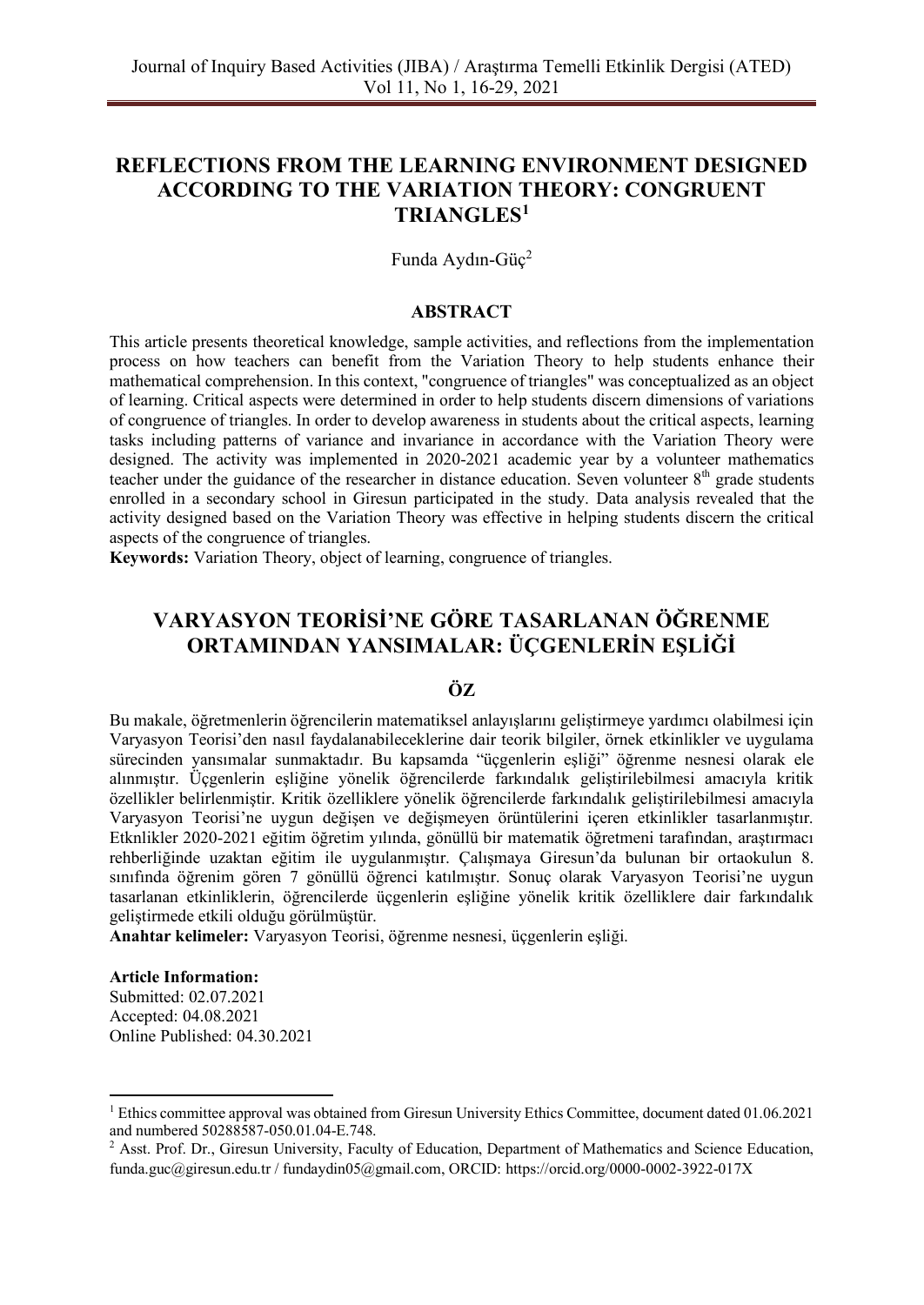### **INTRODUCTION**

In general, learning processes are designed with the goal of students' constructing knowledge about the concepts to be taught. Teachers first determine the concepts that they want their students to learn. Then, they design the learning environments by developing activities for students to learn or discover these concepts. Learning environments usually focus on the concepts and their critical aspects. The curricula are also designed in this way. This also holds true for the mathematics curriculum currently in place in Turkey (Ministry of National Education [MoNE], 2018).

The concept of area can be examined as an example. When teaching the concept of area; rectangles, triangles, and parallelograms are treated as separate topics. Students are expected to learn to calculate the area of rectangles in the fifth grade. In the sixth grade, they practice drawing the height of different types of triangles. Students are expected to find the formula for calculating the area of a triangle by using the formula for the area of a rectangle. Then, students are engaged in tasks that require drawing the height of a parallelogram and finding the formula for the area of a parallelogram by using the formula for the area of a rectangle. When teaching the concept of height, the focus is on determining the heights of various triangles or parallelograms. There is not much discussion about the line segments that are not height for a chosen base. Lesson plans are designed in a similar manner in most textbooks, too. This approach represents an inductive approach that expects students to move from the specific to the general. The student studies the height of a particular polygon (e.g., a triangle) and tries to generalize the concept of height to all polygons. Nevertheless, it is a quite challenging process to move from a single special case to the general one.

In Marton's Variation Theory, different from an inductive approach, the *contrast* phase, varying one aspect (dimension) while keeping the other aspects fixed, precedes generalization (Marton, 2014). Thus, it is aimed for students to discern *the dimensions of variation* of an object of learning. In this way, students can distinguish the required aspects of the concept from the optional ones (Johnson, 2020). According to the

Variation Theory, discernment of the features of a concept should be developed in order to learn the concept meaningfully (Marton & Booth, 1997). Studying with two different triangles does not ensure the discernment of height (Türker, 2020), nor does only examining the correctly drawn heights. In other words, learning occurs by distinguishing the critical aspects of the object of learning through focusing on the experience of differences rather than the experience of sameness (Marton & Pang, 2013; Pang et al., 2016). This is achieved by determining the critical aspects of the object of learning, and then by varying the focused aspect while keeping the other aspects invariant (Lo, 2012). Critical aspects are considered in terms of *variance* and *invariance*. Marton and Booth (1997) emphasize that there should be a certain pattern of variance and invariance in the learning environment in order for students to make sense of an object of learning. Variation should be used consciously and systematically. By this means, the critical aspects of the object of learning can be discovered.

When designing patterns of variance and invariance, teachers can use the following four principles (Marton & Pang, 2006, p.199). (1) *Contrast:* It is very important to experience mutually exclusive examples of a critical aspect. It is as important to know what an object of learning is as what it is not. (2) *Separation*: Experiencing a critical aspect can be accomplished by varying one dimension of variation while keeping the others invariant. (3) *Generalization*: The critical aspect should be experienced and generalized in different environments/situations. (4) *Fusion*: Two dimensions of variation should vary simultaneously and the student should experience this simultaneous variation. This will allow the student to make connections between the critical aspects. All these four principles aim to develop discernment for the dimensions of variation of an object of learning. While all four principles can be used to discern aspects of a particular object of learning, only one principle can be used as well (Lo, 2012).

There are a limited number of studies in which the learning environments are designed based on the Variation Theory. These studies emphasize that the Variation Theory is effective in helping students discern the critical aspects of an object of learning in topics such as algebraic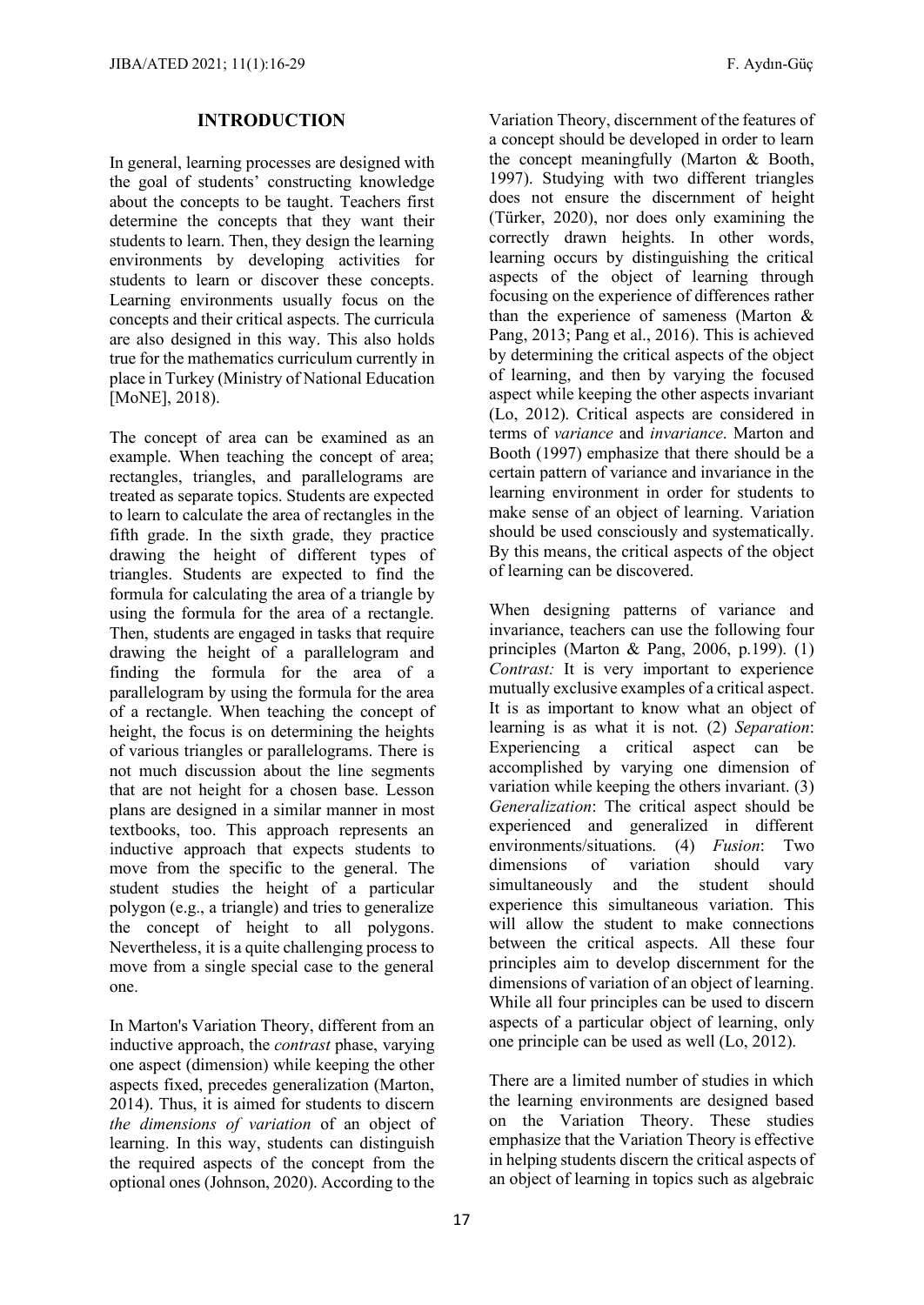expressions (Jing et al., 2017), fractions (Pang & Ling, 2011), slope (Pang, 2008), area (Türker, 2020), and multiple representations of graphs (Johnson, 2020). To achieve a level of discernment, it is not enough to just explain the critical aspects to students, rather these aspects should be experienced by the students (Marton  $&$  Tsui, 2004). It is the teachers who will provide these experiences to students. However, it is not that easy for teachers to determine the critical aspects of objects of learning (Olteanu & Olteanu, 2010) because these objects of learning are quite simple for them. Teachers may not be able to examine an object of learning from the viewpoint of a student. Thus, they may not be able to recognize the critical aspects. Based on the existing literature, it is important to research the critical aspects of different objects of learning, working with different groups of students. In addition, it is highly important to reveal how students experience the critical features to provide an example for teachers.

In this study, the object of learning is the concept of congruence of triangles. The concepts of congruence and similarity are used to prove a significant part of the properties of triangles (Güven, 2016). The concept of congruence has an important role in real life and in various disciplines. For example, it is predicted that Thales used the angle-side-angle congruence theorem in triangles to calculate the distance of a ship to land (Burton, 1985). In engineering designs, as scaffolding elements, congruent triangles are used to equally distribute the pressure arising from the weight to the carriers (Güven, 2016). Escher (1898- 1972) used transformations of congruent and similar shapes in many of his work. These art works helped Escher attain a worldwide reputation among artists and mathematicians.

Previous research studies revealed that students have difficulties in solving questions related to similar triangles (Athanasopoulou, 2008; Biber, 2020; Gül, 2014; Parastuti et al., 2018). Even though understanding the concept of congruent triangles seems easier than understanding the similarity of two triangles, there is not much known in regards to what kind of knowledge students have about the congruence of triangles. In addition, it is very important to reveal which aspects of the concept of congruent triangles are critical for the students in order to help them develop concept awareness. In this context, the purpose of this study is to design an activity based on the Variation Theory for the concept of congruent triangles and to find out how the critical aspects of the concept are experienced by the students.

## **PLANNING THE ACTIVITY**

## **Determining the Object of Learning**

In the Variation Theory, first the object of learning should be determined. The object of learning refers to the concept or skill that we want to teach students. The object of learning in this study is the concept of "*congruence of triangles.*" The mathematics curriculum<br>published by MoNE (2018) includes published by "congruence and similarity" as a sub-learning domain at the eighth grade level. According to the curriculum, students are expected to achieve the following learning outcomes: "Make connections between congruence and similarity; determine the side and angle properties of congruent and similar shapes." The curriculum also includes the following explanations to highlight some points to pay attention: a) The lessons should include activities that focus on comparing two-dimensional shapes to each other to decide whether they are congruent or not. b) It should be emphasized that the corresponding side lengths and angle measurements are equal in congruent polygons, and the corresponding angle measurements are equal in similar polygons, but the side lengths are proportional. It should also be emphasized that congruent polygons are similar, but similar polygons are not necessarily congruent to each other. The congruence and similarity rules in triangles such as Side-Side-Side, Angle-Side-Angle should not be explicitly taught at this grade level (MoNE, 2018). As evident in the expected learning outcomes given above, the curriculum also suggests comparing congruent and non-congruent shapes in teaching activities. This indicates that the selected object of learning is suitable for the Variation Theory.

#### **Determining the Critical Aspects**

Critical aspects are the key aspects in learning a concept. Polygons that have the same size and shape are called congruent polygons. Hence, the corresponding angles and sides of the two congruent polygons are equal in measure.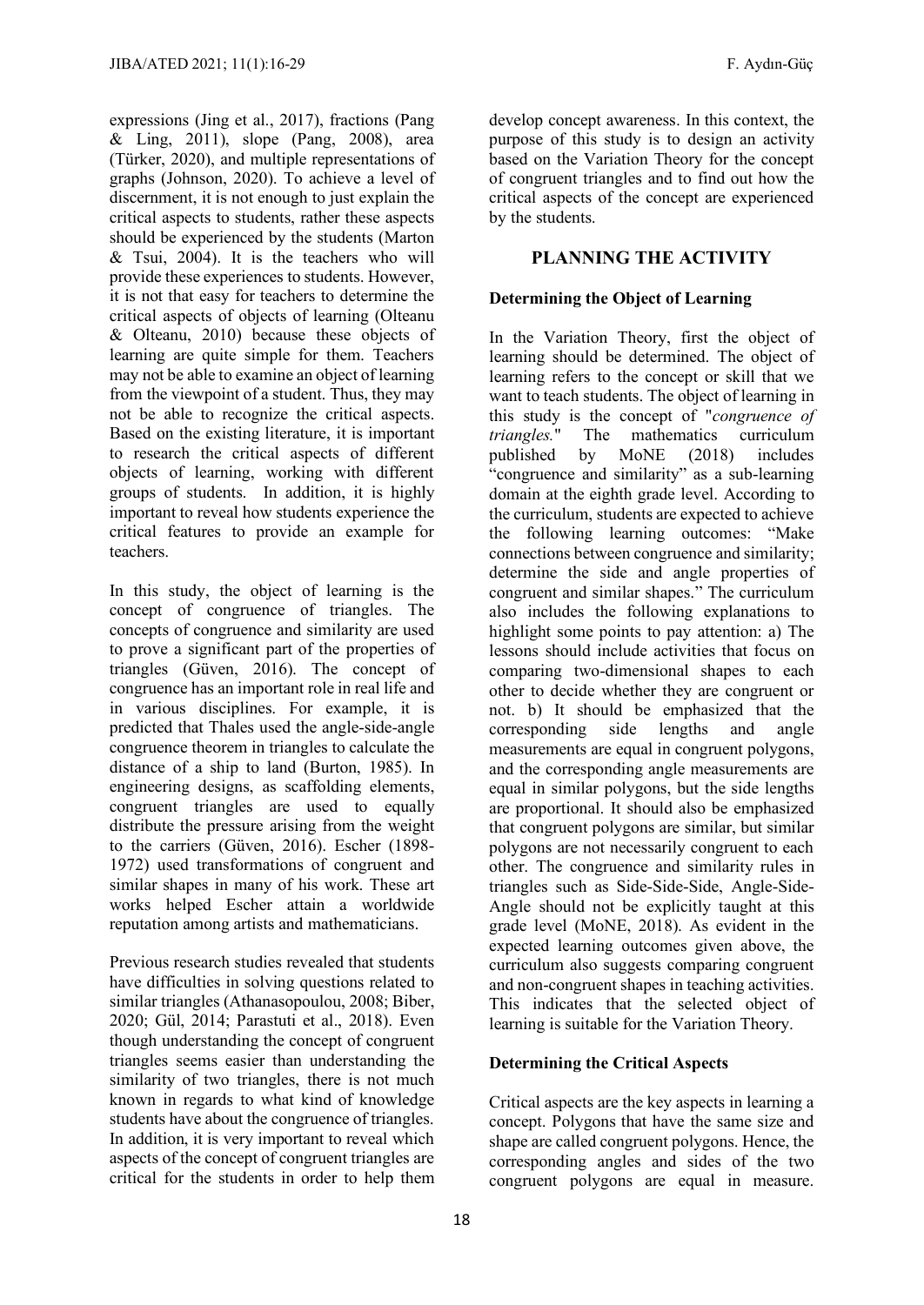Similarly, two triangles are congruent if their corresponding sides and angles are equal in measure. The sufficient conditions for two triangles to be congruent can be shown by using the Side-Angle-Side (SAS) congruence axiom, Side-Side-Side (SSS) congruence theorem, and Angle-Side-Angle (ASA) congruence theorem. Based on these definitions, the critical aspects of the congruence of triangles can be listed as follows:

- 1. Position
- 2. Congruence of corresponding sides
- 3. Congruence of corresponding angles

#### **Determining the Students' Prior Knowledge**

When students interact with an object of learning, they focus more on features that align with their experiences. Accordingly, students' prior knowledge and perspectives about the object of learning should be determined and then the learning activities should be developed (Marton & Both, 1997). Students' perspectives about a concept can be determined by examining the related literature, administering a test, examining the curriculum, and using teachers' past experiences (Lo, 2012). In this study, a test developed by reviewing the related literature and curriculum was used in order to determine the students' prior knowledge. The test was designed based on the three critical aspects determined for the concept of congruence of triangles. The test consists of three questions that will reveal students' perspectives.

The first question aims to determine the students' prior knowledge about the *position*, the second question about the *congruence of corresponding angles*, and the third question about the *congruence of corresponding sides,*  covering all critical aspects. The test is given in Appendix 1. The study was carried out in the fall semester of the 2020-2021 academic year. As the distance education has been in place due to the COVID-19 pandemic, the participants were limited to 7 eighth grade students who regularly participated in online lessons. The test was sent to the students using online tools and the students sent their answers back in the same way. When there was an ambiguous answer, the student was asked to clarify the answer. Students' achievement scores in the test are given in Table 1.

**Table 1.** Students' Discernment of Critical Aspects of before the Implementation

| Question Correct | $\%$                | Incorrect | $\frac{0}{0}$ |
|------------------|---------------------|-----------|---------------|
|                  | $\frac{9}{671}$     |           | $\%29$        |
|                  | $\frac{0.57}{0.57}$ |           | $\%43$        |
|                  | $\%57$              |           | $\frac{0}{4}$ |

The participating students did not have a formal experience related to "congruence of triangles." However, since the concept of *congruence* is frequently used in daily life, it is expected that the students had a preconception about this concept. Table 1 presents the total number of discernments of the critical aspects. The findings presented in the table do not mean that more than half of the students had discernment of all the critical aspects. There was only one student with knowledge of all the critical aspects. The other students had knowledge of one or two critical aspects while lacking knowledge of the other aspect(s).

According to Table 1, there is a considerable number of students who lacked discernment of critical aspects of the congruence of triangles. There were two students who did not distinguish the effect of *position* on the congruence of triangles. Regarding the *congruence of corresponding angles* and the *congruence of corresponding sides,* for each critical aspect, there were three students who did not discern these aspects. These findings showed that almost half of the students did not have discernment of these critical aspects.

#### **Planning the Tasks**

According to the Variation Theory, in order for students to discern a critical aspect, the focused critical aspect (dimension of variation) is varied while the other critical aspects are kept invariant. Based on this tenet of the theory, three tasks were designed towards the three critical aspects of the congruence of triangles (*position*, *congruence of corresponding angles*, and *congruence of corresponding sides*). In order to achieve the purpose of these tasks, students should know how to construct a triangle given the length of three sides, a triangle given the measures of two sides and one angle, and a triangle given the measures of two angles and one side. The participating students had experience of constructing all these triangles.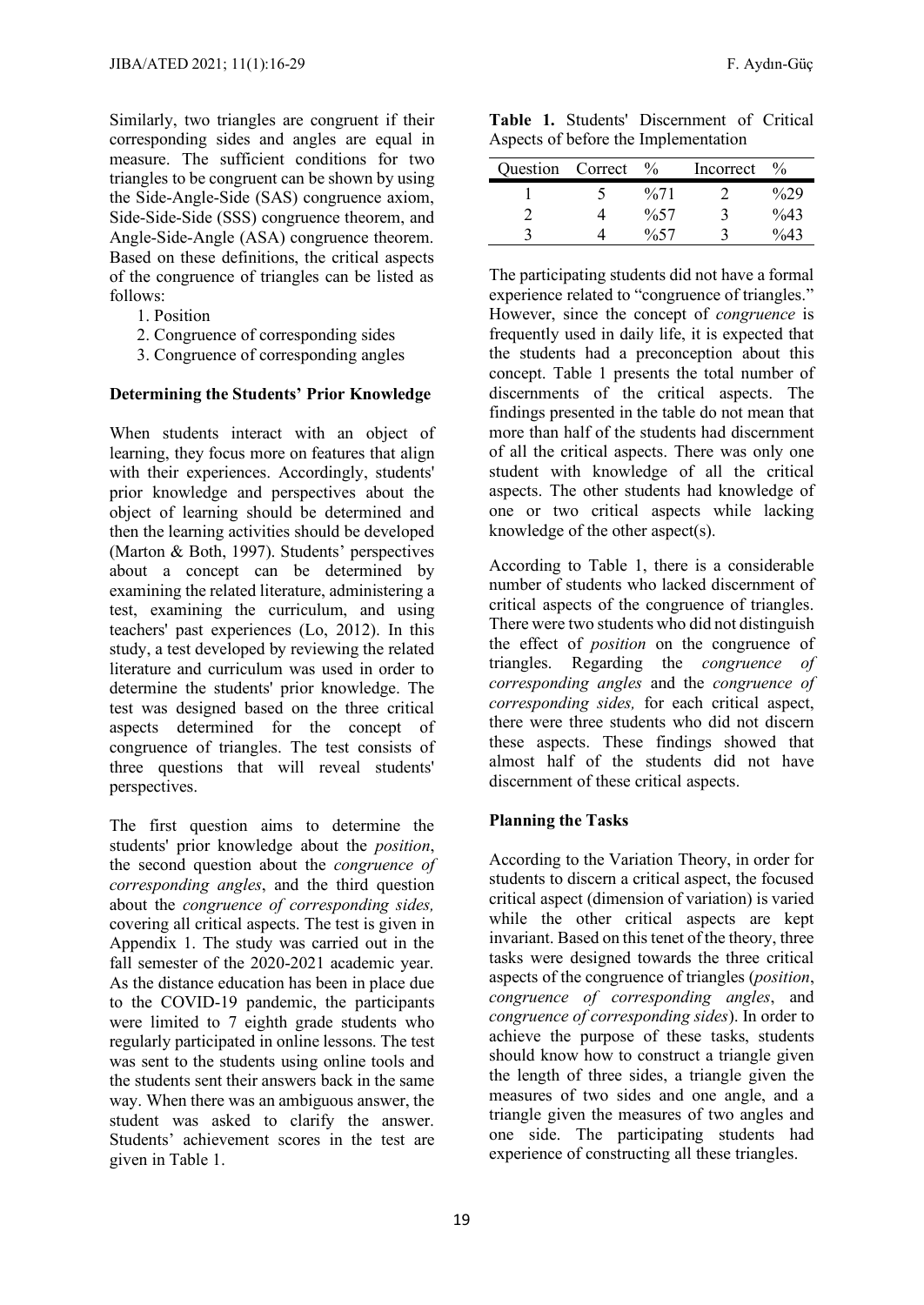## *Task 1*

Intended learning outcome: A triangle can be in any position. It remains the same triangle. (Side-Side-Side congruence theorem)

- The *position* of a triangle can be considered by students as a distinctive aspect for the congruence of triangles. Students can think of this dimension as a defining and required aspect.
- *Position* is not a required or defining dimension. It is a critical aspect that should be separated from the required critical aspects.
- In this task, the focused aspects do not vary. Side and angle are focused aspects for congruence. The unfocused aspect, *position*, varies.

| varying aspect | invariant aspects |
|----------------|-------------------|
| position       | angle             |
|                | side              |

This process may appear similar to induction. However, here, the student does not discover a new meaning (i.e., what a triangle is). Instead, the student is expected to generalize a particular meaning (triangle in any position). A change in the conceptualization of meaning in this way is called a generalization.

Instruction: Construct a triangle with side lengths of 3 cm, 6 cm, and 8 cm.

Principle: In this task, the *generalization* principle from the Variation Theory is employed. In the Variation Theory, *contrast*  precedes *generalization*. However, the generalization in this task is not for a required and defining aspect. Here, the goal is to help students open up a dimension of variation.

#### *Task 2*

Intended learning outcome: In order for triangles to be congruent, two angles and the side between these angles must be congruent. (Angle-Side-Angle congruence theorem)

- The side and angles are the focused aspects for the congruence of triangles.
- The congruence of corresponding angles and sides is a required or defining dimension.
- In this task, the two angles (hence the third angle), one of the two focused

critical aspects, and the position, the unfocused critical aspect, are *invariant*. The other focused critical aspect, side, *varies*.

| varying aspect | invariant aspects |
|----------------|-------------------|
| side           | position          |
|                | three angles      |

Instruction: Construct a triangle with one angle 30˚, and the other angle 60˚.

Principle: In this task, the *contrast* and *separation* principles from the Variation Theory are used. New meanings are learned by simultaneously distinguishing properties and dimensions of variations. If the dimension of variation has been opened up, then the student can discern the critical aspect and construct new meanings. In the previous task, a dimension of variation of congruence, *position*, was made explicit. In the current task, there are other properties to be aware of (although the angles are congruent, the sides may not be congruent). While one critical aspect is invariant, the other critical aspect varies. Therefore, the goal is to develop discernment for the critical aspect that varies. In the process of *contrast,* it is important to know what the focused aspect is as well as to know what it is not. This task makes it possible to focus on non-congruent triangles as well as congruent triangles. The students will be able to discern the critical aspects by examining the examples and non-examples together. Hence, the principles of *contrast* and *separation* are employed.

## *Task 3*

Intended learning outcome: In order for the triangles to be congruent, the two sides and the angle between these sides must be congruent. (Side-Angle-Side congruence theorem)

- The side and angles are the focused aspects for the congruence of triangles.
- The congruence of corresponding angles and sides is a required or defining dimension.
- In this task, lengths of two sides, a focused aspect, and position, the unfocused aspect, are *invariant.* The focused aspects angle and length of one side *vary*.

| varying aspect | invariant aspects |
|----------------|-------------------|
| angle          | position          |
| one side       | two sides         |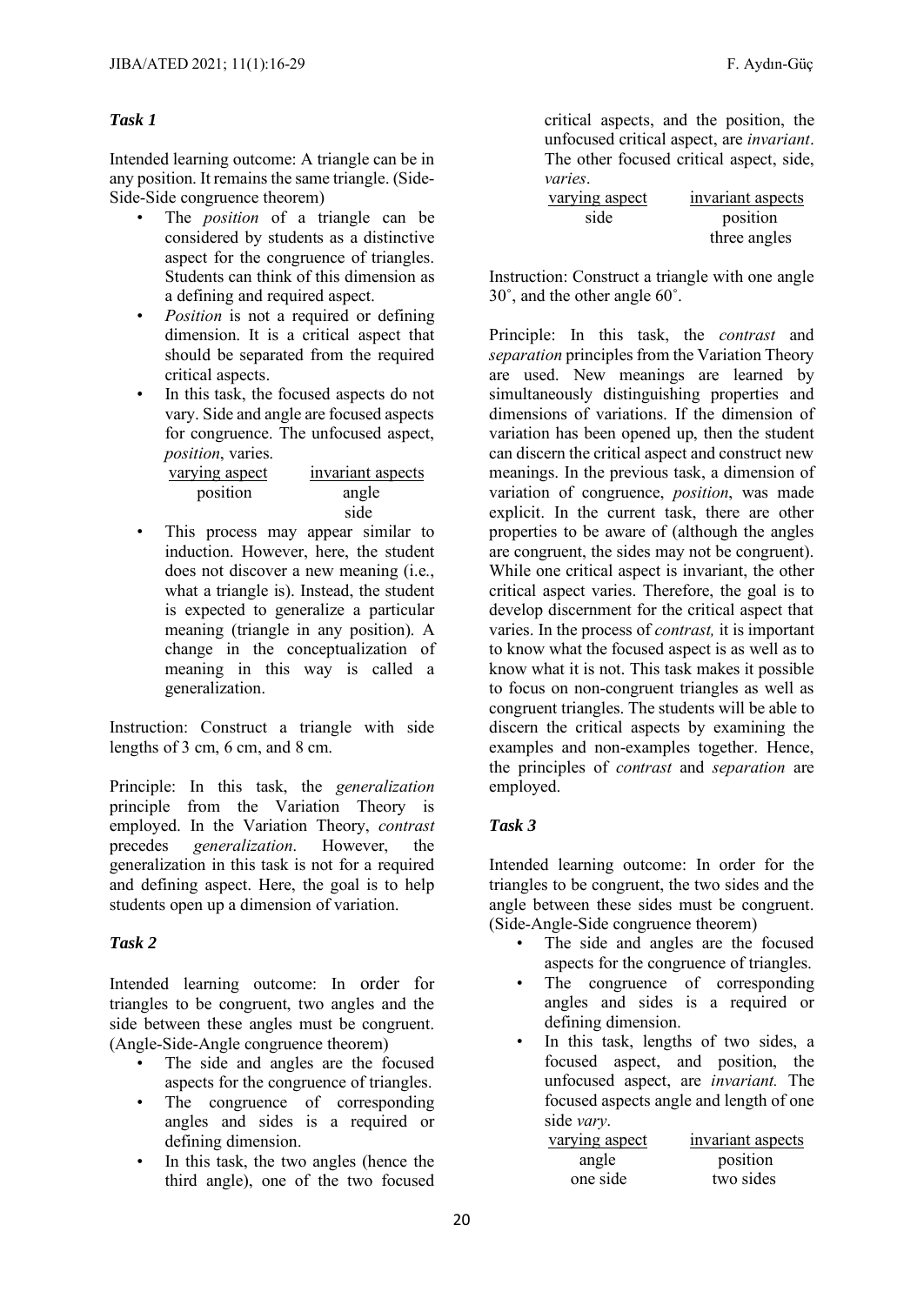Instruction: Construct a triangle with the lengths of two sides equal to 3 cm and 7 cm.

Principle: In this task, the *contrast* and *fusion* principles from the Variation Theory are used. The first task opened up *position* as a dimension of variation for students' discernment. The second task triggered an awareness for the critical aspect *side*. In this third task, the critical aspects "side" and "angle" vary simultaneously and the effect of this variance on congruence is experienced. Therefore, in this task, the principles of *contrast* and *fusion* are employed.

## **Materials**

Since all tasks are designed to construct triangles, the required materials are pencil, paper, ruler, and protractor. Compass may also be used.

## **ACTIVITY IMPLEMENTATION**

The activity was implemented by a volunteer mathematics teacher under the guidance of the researcher (author) in the fall semester of the 2020-2021 academic year. Ethics committee approval required for the study was obtained from Giresun University Ethics Committee (document number: 50288587-050.01.04- E.748, date: January 6, 2021). Prior to implementing each task, the researcher and the teacher held an online meeting. The researcher introduced the relevant task and its purpose to the teacher and shared important aspects to be taken into consideration during the implementation process. All the tasks were designed to be used in online education since at the time of the implementation, distance education was in place. The researcher participated in all lessons and was able to communicate with the teacher. When there was a problem or concern during the process, the researcher and the teacher communicated with each other and sorted out the problem. The research was carried out by having extra lessons with the participants in addition to regular mathematics lessons. Seven volunteer eighth grade students who were enrolled in a secondary school in Giresun province of Turkey participated in the study. Parental consent forms were obtained from the parents of the participating students. Pseudonyms were given to students to protect confidentiality.

## **The Implementation of Task 1**

The class got together through an online application. The teacher explained to the students that they will construct various triangles in this lesson. Then, the students were given the instruction in Task 1: "Construct a triangle with side lengths of 3 cm, 6 cm, and 8 cm." The students were asked to construct the required triangle individually. Some students who were trying to construct a triangle according to this instruction asked with which side to start the construction. Since the goal of this task is to develop discernment of *position*, it is undesirable for all students to choose the same side as the base. For this reason, the teacher told the students that they could start from any side that they wanted.

Students completed their construction in 3 to 10 minutes and sent the photograph of their drawing to the teacher. The teacher examined the triangles and gave feedback about the drawings with incorrect or missing parts. As an example, Fuat's initial drawing is given in Figure 1.



**Figure 1.** Fuat's Incorrect Drawing

As Figure 1 shows, the top vertex of the triangle that Fuat constructed initially is not at the intersection point of the circles. This shows that the constructed triangle does not meet the criteria given in the instruction. With the guidance of the researcher, the teacher had the following dialogue with Fuat:

Teacher: Fuat, why did you draw circles when constructing the triangle?

Fuat: To determine the sides with the given lengths.

Teacher: What is the relationship between the required lengths and the circles?

Fuat: The required length is the radius of the circle.

Teacher: What does the intersection point of the circles mean?

Fuat: A vertex of the triangle.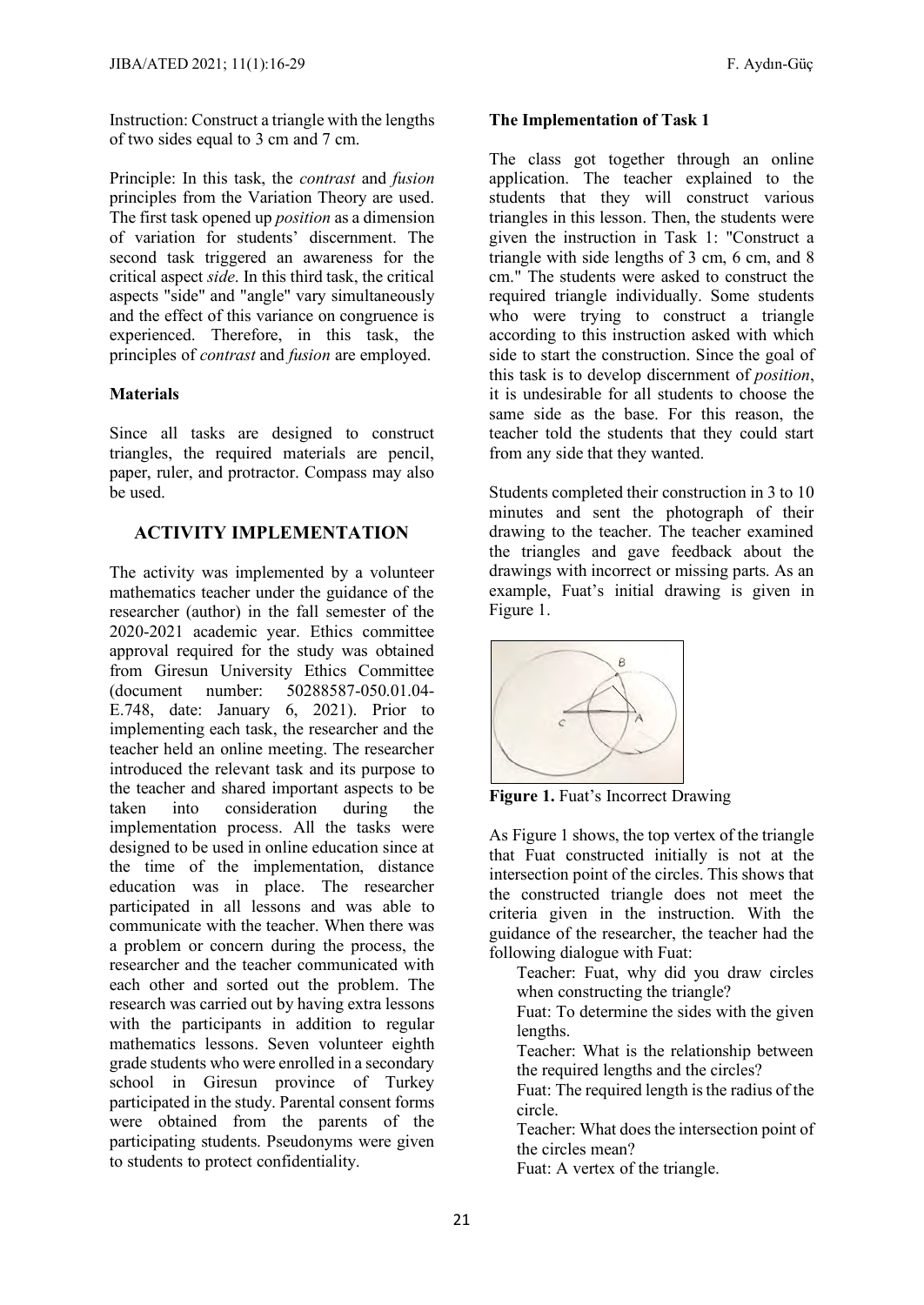Teacher: Well then, what is the reason that one vertex of the triangle you drew is not at the intersection of the circles?

Fuat: I drew it wrong, Miss.

Fuat noticed the incorrect part in his drawing and corrected it after the inquiry process with the teacher. He sent a photograph of the revised drawing to the teacher. Some students did not label the vertices and some students did not write the side lengths. The teacher warned these students as well and ensured that all the information was written. This is particularly important because only when this information is available, the students can have the opportunity to compare different drawings.

When all the drawings were completed, the teacher put all the drawings together to fit the screen, numbered them, and shared it with the students. In this part of the lesson, it is important to place the triangles in a way that they do not have the same *position* because in this task, the *position* is the *varying* aspect. The image of the screen shared by the teacher is given in Photograph 1.



**Photograph 1.** All Drawings in Task 1

An analysis of the students' drawings showed that they all constructed the longest side as the base. The reason for this finding might be that students usually have experiences with prototypical shapes and therefore construct a typical perception for those shapes (Clements & Sarama, 2000). In fact, this is an undesirable situation. However, the choices for the other sides of the constructed triangles varied. This provided an opportunity to raise awareness toward the concept of *position*. After the image of all triangles was shared with the students, the following discussion took place:

Teacher: You all drew a triangle according to the measurements that I gave to you. When you examine all the drawings, what can you say about the congruence of the triangles?

Buse: Miss, I think that they are congruent based on their measurements, but [triangles] 2 and 3 are similar in appearance.

Teacher: Any other ideas?

Ali: Miss, one is pointing towards the right and the other is pointing towards the left. Teacher: What might this mean?

Ali: Because they are different triangles.

Buse: They were drawn in different positions but their measurements are the same.

Ali: How can they be the same, one is pointing that way, one is pointing this way.

This dialogue indicates that Buse was aware that different *position*s do not affect the congruence. On the other hand, Ali thought that the different *position*s affected the congruence of triangles. The goal of this task is to develop discernment for the concept of *position*. This discussion shows that the students started to open up the dimension of variation for the concept of *position*. After all students shared their opinions, the following discussion took place:

Teacher: If I cut these triangles out, give them to you, and ask you to put these triangles on top of each other, what do you think would happen?

Seda: There are triangles with one side short and one side long. In fact, they were all drawn with the same measurements, 6 cm and 3 cm, but one would be long and one would be short when put on top of each other.

Buse: How could they be different? When we rotate them in the same position, they will be the same triangle.

Teacher: Can we change the positions of the triangles as we want?

Buse: Of course. If we have a triangle cut out, it will be the same triangle when we rotate it as many times as we like.

Murat: They have the same lengths and also, we can rotate and put them on top of each other. I think it would look like a single triangle.

Teacher: Seda, what do you think about your peers' opinions?

Seda: I still hold my decision.

In this discussion, an awareness toward the concept of *position* was developed. The teacher rotated all the triangles in the same position (Photograph 2) and shared it with the students in order to provide a concrete observation about the dimension opened up in the discussion. The group discussed once again whether the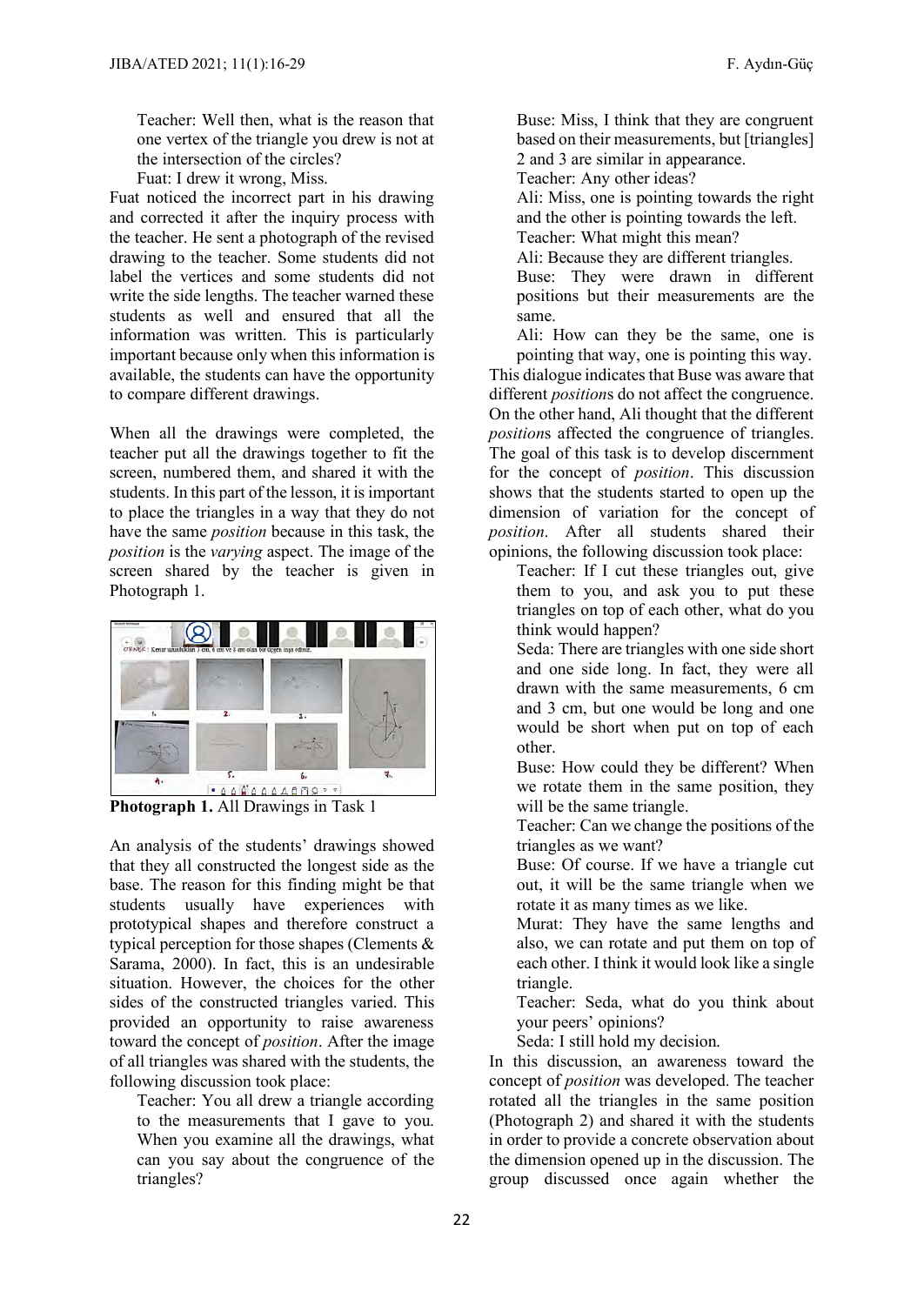triangles were congruent or not. Then, the teacher dragged all the triangles and put them on top of each other (Photograph 3).



**Photograph 2.** The Triangles Rotated in the Same Position



**Photograph** 3. The Triangles Put on Top of Each Other

The final image was discussed again. The students were expected to reach a general rule. As a result, all students agreed that varying the position of the triangles does not change the triangle and that triangles are congruent to each other when their sides are congruent. The discussion lasted about 20 minutes and the whole task about 40 minutes.

#### **The Implementation of Task 2**

At the beginning of the lesson, the instruction of Task 2 was given to the students: "Construct a triangle with one angle 30˚, and the other angle 60˚." The students were asked to construct the triangle individually. Some students asked if they could determine the length of the first side. The teacher told the students that there was only a limitation on the angles and reminded them to write the necessary side, vertex, and angle information on their drawings. Students' work was observed through cameras. An image of Ali's work is given in Photograph 4.

Students constructed the triangles in about 5 to 12 minutes and sent the photograph of their drawing to the teacher. As in the first task, the students received feedback for the drawings

with incorrect or missing parts. The teacher put all the drawings together to fit the screen, numbered them, and shared it with the students. In this part of the lesson, it is important to place the triangles in a way that they all have the same *position* because in this task, the *position* is the *invariant* aspect. The image of the screen shared by the teacher is given in Photograph 5.



**Photograph 4.** Ali's Drawing



**Photograph 5.** All Drawings in Task 2

An analysis of the students' drawings showed that there were different and congruent triangles. This is important in developing discernment for the congruence of the corresponding sides and angles. The *position*s of all the triangles drawn were the same due to the direction of the protractor. This does not pose a problem since *position* is considered as an *invariant* aspect in this task. After the image of all drawings was shared with the students, the following discussion took place:

Teacher: We talked about congruent triangles in our last lesson. Which triangles do you think could be congruent in this task?

Buse: I think 3 and 7, Miss.

Teacher: Why do you think so?

Buse: Because their length is equal.

Teacher: Can you examine the number 4 as well?

Buse: I think 4 is not congruent to 3 and 7. It does not have the same drawing.

Teacher: What can you say if you consider the properties that we focused on in the last lesson?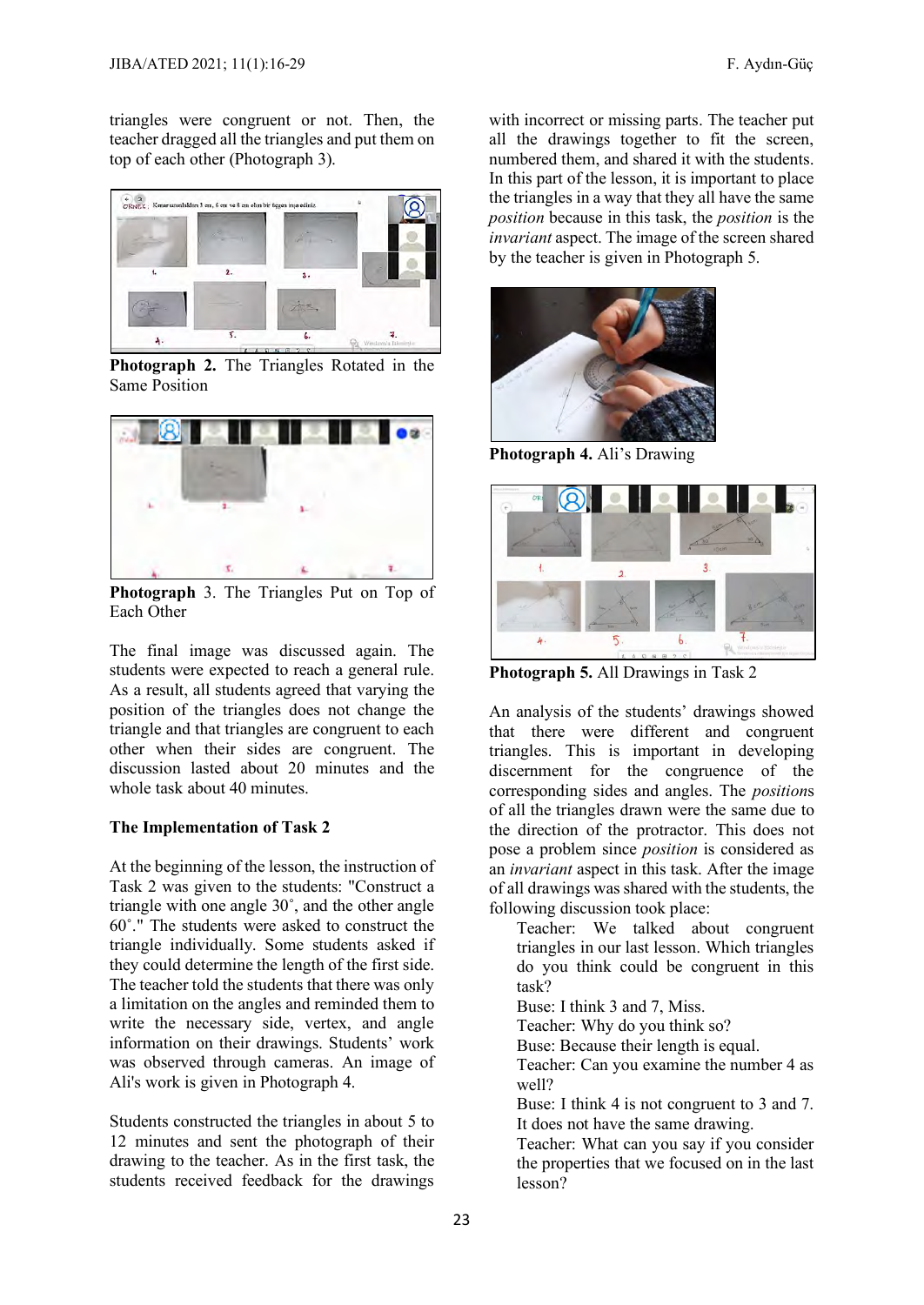Buse: The angles are the same, and the lengths are the same. (She is examining the measurements). No, their length is not the same. I don't know.

Teacher: Any other ideas?

Ali: Some are not congruent because their side lengths are not the same; some are congruent because they [their side lengths] are the same.

Teacher: Which ones do you think are congruent?

Ali<sup> $\cdot$ </sup> 3 and 4.

Teacher: Which properties make you think that they are congruent?

Ali: The angles are in the same position; their lengths are the same.

Teacher: What other triangles can be congruent?

In this discussion, the students shared their opinions about which triangles were congruent and explained their reasoning. The lesson continued with the following discussion:

Teacher: I asked you to draw a triangle. Some of you drew the same and some of you drew different triangles. What might be the reason for this?

Murat: Miss, I have noticed something. If the lengths of the bases were the same, the other side lengths would all be the same as well. Because they all have the same angles, the other lengths would not change unless the length between the angles changed. There are 10 cm, 9 cm, 6 cm. That is why the other lengths change.

Seda: Well, Miss, what would happen if the two sides were congruent but the angle was different?

Teacher: Good question. We will examine this question in the next task.

In this teaching episode, the teacher carefully facilitated the discussion, helping students notice how the *varying* aspects affect the congruence. During the class discussion, the students agreed that "in order for triangles to be congruent, two angles and the side between these angles must be congruent." The discussion took approximately 20 minutes. The whole task lasted about 50 minutes.

### **The Implementation of Task 3**

The online lesson started with the instruction of Task 3: "Construct a triangle with the lengths of two sides equal to 3 cm and 7 cm." The students were asked to construct the triangle

individually. Some students asked how to choose the angle measurements. Since the goal of this task is to develop awareness about the concept of angle, it is undesirable for all<br>students to choose the same angle choose the same angle measurements. For this reason, the teacher told the students that there was only a limitation on the length of two sides and asked them to write the necessary side, vertex, and angle information on their drawings. However, the teacher did not remind about writing the necessary information again since any lacking information will contribute to the whole group discussion for Task 3. An image from Merve's work is given in Photograph 6.



**Photograph 6.** An Image from Merve's Work

Students constructed the triangles in about 5 to 15 minutes and sent the photograph of their drawing to the teacher. The teacher put all the drawings together to fit the screen, numbered them, and shared it with the students. In this part of the lesson, it is important to place the triangles in a way that they all have the same *position* because in this task, the *position* is the *invariant* aspect. The image of the screen shared by the teacher is given in Photograph 7.



**Photograph 7.** All Drawings in Task 3

An analysis of the students' drawings showed that except for one student, all other students chose 20˚ as one of the angle measurements. This is an undesirable situation in terms of having different answers. Nevertheless, the existence of congruent and non-congruent triangles provided an opportunity to develop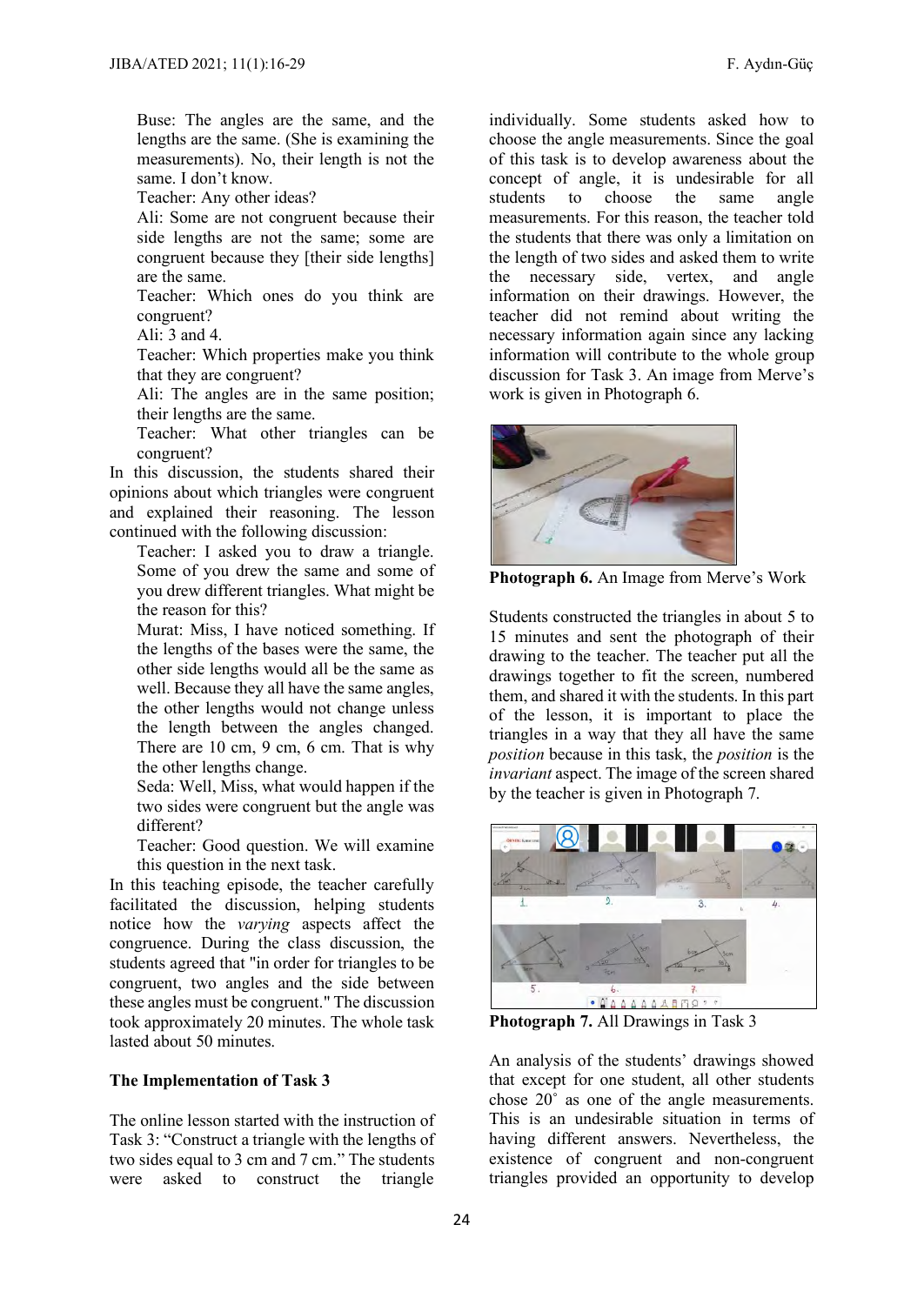discernment for the congruence of corresponding sides and angles. The *position*s of all the triangles drawn were the same. This does not pose a problem since *position* is considered as an *invariant* aspect in this task. After the image of all drawings was shared with the students, the following discussion took place:

Teacher: Which triangles do you think might be congruent?

Merve: I think 2 and 6 are congruent.

Teacher: Why do you think so?

Merve: Their angle and side measurements are equal.

Teacher: Well, what do you think about 4?

Might it be congruent to 2 and 6? Merve: One side was not written.

Teacher: Can we predict it?

Merve: All angles and two sides are the same. That side will be the same as well.

Teacher: Can the person who drew the fourth triangle measure it and tell us its length?

Seda: Miss, it is 6 cm.

Teacher: What can we conclude?

Seda: Miss, 2, 3, 4, 5, 6 and 7 all have 20˚ angle. The other angle is 55˚ in allof them, while it is  $60^\circ$  in 5. Therefore, this angle affects the congruence. For example, the side whose length is not written in 5 would not be 6 cm.

In this discussion, the students shared their opinions about which triangles were congruent and explained their reasoning. The teacher carefully facilitated the discussion, helping students notice how the *varying* aspects affect the congruence. By the end of the discussion, the students agreed that "in order for triangles to be congruent, two sides and the angle between these sides must be congruent". The discussion took about 15 minutes. The whole task lasted about 40 minutes.

## **CONCLUSION and SUGESTIONS**

After all the tasks were completed, the students took the pre-test again. The students' achievement scores are given in Table 2. Table 2 shows that all students had awareness of the effect of *position* on the congruence of triangles at the end of the study. Also, all students developed awareness for the critical aspects of the *congruence of corresponding angles and sides*; only one student gave an incorrect answer to the third question, which tests the discernment of the *congruence of the sides*. This finding shows that the activity designed based on the Variation Theory is effective in developing discernment for the critical aspects of the congruence of triangles. This discernment was possibly developed due to conceptualizing the critical aspects in light of certain principles and using the patterns of variance and invariance in designing the learning tasks.

**Table 2.** Students' Pre-Test Scores After the Activity Implementation

| <b>Ouestion</b> Correct | $\%$ | Incorrect | $\frac{0}{0}$ |
|-------------------------|------|-----------|---------------|
|                         | %100 |           | $\%0$         |
|                         | %100 |           | $\%0$         |
|                         | %86  |           |               |

Students made measurement errors while constructing the triangles as part of the activity since they drew their triangles using a ruler and a protractor. This is an expected situation as perfect measurements are unlikely in paper and pencil drawings. This aspect of the activity will not affect developing discernment. The important point is to focus on the varying and unvarying aspects. Alternatively, these drawings can be made using a Dynamic Geometry Software to avoid measurement errors and to obtain perfect drawings. *Position*  is considered as a varying aspect only in the first task. While implementing the tasks 2 and 3, positions of the triangles that are found to be congruent can also be discussed. In this way, students can make a new *generalization* by considering all critical aspects.

In the study, it was observed that some students constructed the triangles faster than the others. These students can be encouraged to think about different drawings of the same triangle, in order to manage the class effectively, to keep the faster students engaged in the task, and to help students develop awareness of the critical aspect. In this study, the activity was implemented in distance education due to the COVID-19 pandemic. A similar process can be used in the face-to-face education. In face-toface teaching, the triangle constructions can be made in larger measurements by using colored cardboard. The constructed triangles can be cut out and posted on the board, taking into account the points to be considered in the task. A whole class discussion can be conducted based on the triangles posted on the board.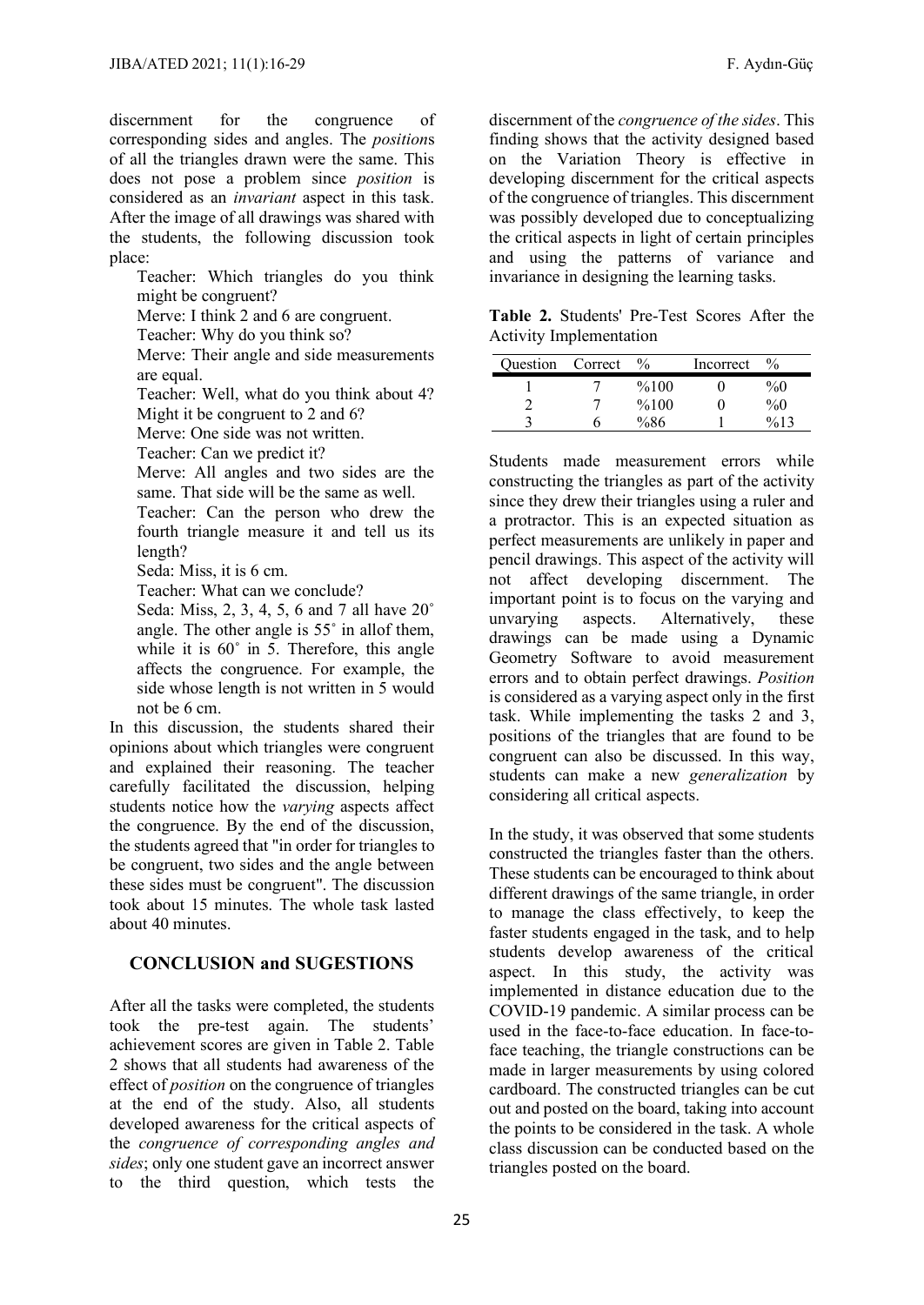#### **Acknowledgement**

I am immensely grateful to the devoted mathematics teacher, whose name I can not give in order to protect the participants' confidentiality, for enabling the implementation phase of the study.

#### **REFERENCES**

- Athanasopoulou, A. (2008). *An inquiry approach to the study of quadrilaterals using Geometer's Sketchpad: A study with pre-service and in-service teachers* [Unpublished doctoral dissertation]. The University of North Carolina.
- Biber A. Ç. (2020). Students' difficulties in similar triangle questions. *Cypriot Journal of Educational Science, 15*(5), 1146-1159.

<https://doi.org/10.18844/cjes.v15i5.5161>

- Burton, D. M., & Burton, D. M. (1985). *The history of mathematics: An introduction*. Allyn and Bacon.
- Gül, B. (2014). *Ortaokul 8. sınıf öğrencilerinin üçgenler konusundaki matematik başarıları ile Van Hiele geometri düşünme düzeyleri ilişkisinin incelenmesi [The study of relation between 8th grade students' mathematical success on the subject of triangles and Van Hiele thought level]* [Unpublished doctoral dissertation]. Gazi University.
- Güven, B. (2016). Üçgen II [Triangle II]. In A. N. Elçi, E. Bukova-Güzel, B. Cantürk-Günhan, E. Ev-Çimen (Eds.), *Temel matematiksel kavramlar ve uygulamaları [Fundamental mathematical concepts and their applications]* (pp. 393-411). Pegem Akademi Yayıncılık.
- Jing, T. J., Tarmizi, R. A., Bakar, K. A., & Aralas, D. (2017). The adoption of variation theory in the classroom: Effect on students' algebraic achievement and motivation to learn. *Electronic Journal of Research in Educational Psychology*, *15*(2), 307-325.
- Johnson, H. L. (2020). Task design for graphs: Rethink multiple representations with variation theory. *Mathematical Thinking and Learning*, 1-8. [https://doi.org/10.1080/10986065.2020.](https://doi.org/10.1080/10986065.2020.1824056) [1824056](https://doi.org/10.1080/10986065.2020.1824056)
- Lo, M. L. (2012). *Variation theory and the improvement of teaching and learning*. Acta Universitatis Gothoburgensis.
- Marton, F., & Booth, S. (1997). *Learning and awareness*. L. Erlbaum Associates.
- Marton, F., & Pang, M. F. (2006). On some necessary conditions of learning. *Journal of the Learning Sciences*, *15*(2), 193-220. [https://doi.org/10.1207/s15327809jls150](https://doi.org/10.1207/s15327809jls1502_2) [2\\_2](https://doi.org/10.1207/s15327809jls1502_2)
- Marton, F. (2014). *Necessary conditions of learning*. Routledge.
- Marton, F., & Pang, M. F. (2013). Meanings are acquired from experiencing differences against a background of sameness, rather than from experiencing sameness against the background of difference: Putting a conjecture to the test by embedding it in a pedagogical tool. *Frontline Learning Research, 1*, 24–41.
- Marton, F., & Tsui, A. B. (2004). *Classroom discourse and the space of learning*. Erlbaum.
- Ministry of National Education. (2018). *Matematik dersi öğretim programı (İlkokul ve ortaokul 1, 2, 3, 4, 5, 6, 7 ve 8. sınıflar) [Mathematics curriculum: 1- 8. grades].* <http://ttkb.meb.gov.tr/>
- Olteanu, C., & Olteanu, L. (2010). To change teaching practice and students' learning of mathematics. *Education Inquiry*, *1*(4), 381-397.

https://doi.org/10.3402/edui.v1i4.21952

- Pang, M. F. (2008). *Using the learning study grounded on the variation theory to improve students' mathematical understanding*  [Presentation]. International Congress on Mathematical Education 11, Monterrey, Mexico. http://hub.hku.hk/bitstream/10722/6307 7/1/Content.pdf
- Pang, M. F., & Ling, L. M. (2011). Learning study: Helping teachers to use theory, develop professionally, and produce new knowledge to be shared. *Instructional science*, *40*(3), 589-606. [https://doi.org/10.1007/s11251-011-](https://doi.org/10.1007/s11251-011-9191-4) [9191-4](https://doi.org/10.1007/s11251-011-9191-4)
- Pang, M. F., Marton, F., Bao, J. -S., & Ki, W. W. (2016). Teaching to add three-digit numbers in Hong Kong and Shanghai: Illustration of differences in the systematic use of variation and invariance. *ZDM Mathematics*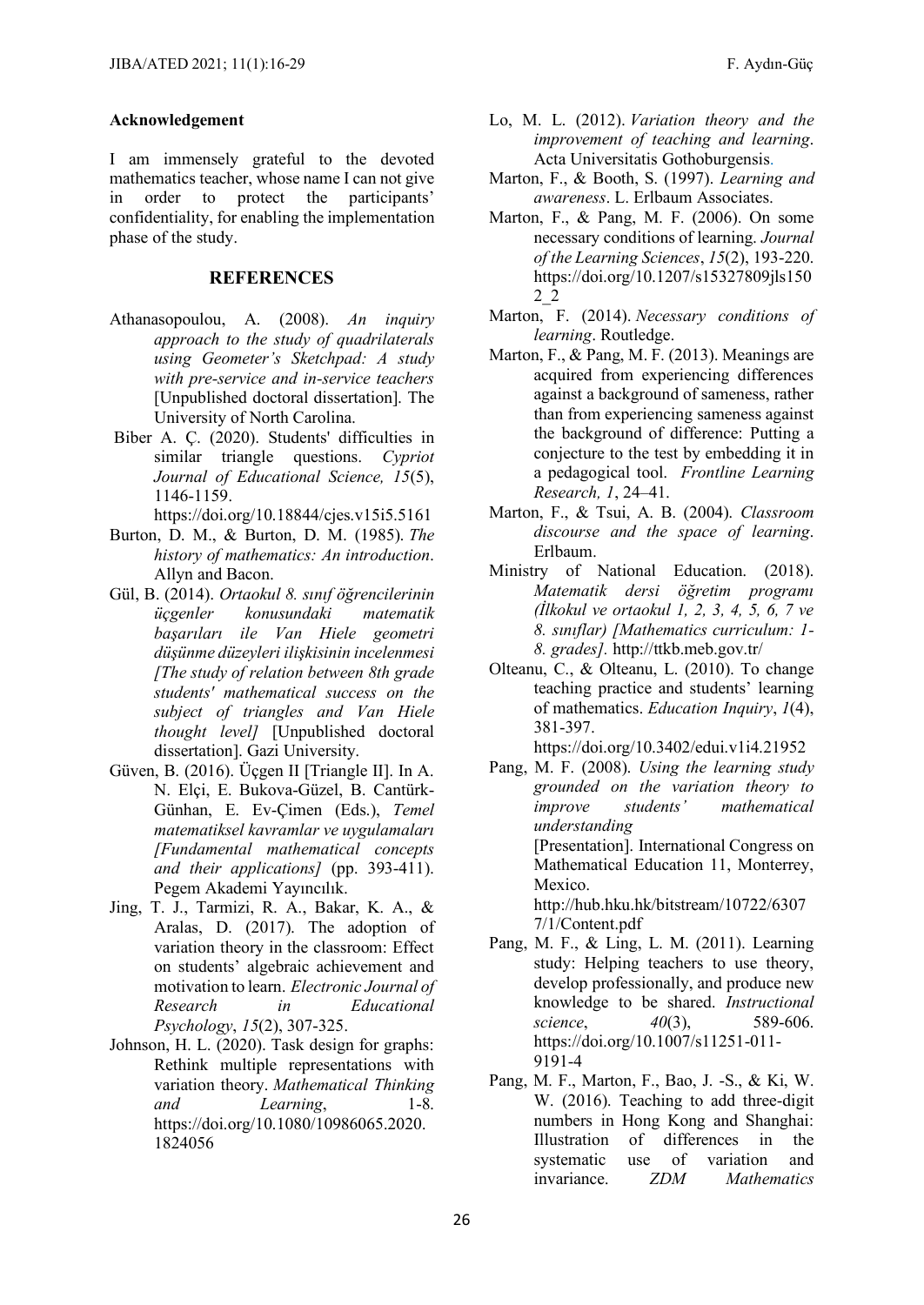- Parastuti, R. H., Usodo, B., & Subanti, S. (2018). Student's error in writing mathematical problem solving associated with corresponding angles of the similar triangles. *Pancaran Pendidikan*, *7*(1), 186-193.
- Türker, A. A. (2020). *Varyasyon Teorisi ve 5E öğretim modeli'ne göre geliştirilen öğrenme ortamlarının alan kavramına*

*yönelik başari ve kavram yanılgılarına etkileri [The effect of teaching processes carried out in accordance with the Variation Theory and its teaching model to overcome the misconceptions experienced in the area measurement]* [Unpublished master's thesis]. Giresun University.

## **Citation Information**

Aydın-Güç, F. (2021). Reflections from the learning environment designed according to the Variation Theory: Congruent triangles*. Journal of Inquiry Based Activities, 11*(1), 16-29. https://www.ated.info.tr/ojs-3.2.1-3/index.php/ated/issue/view/21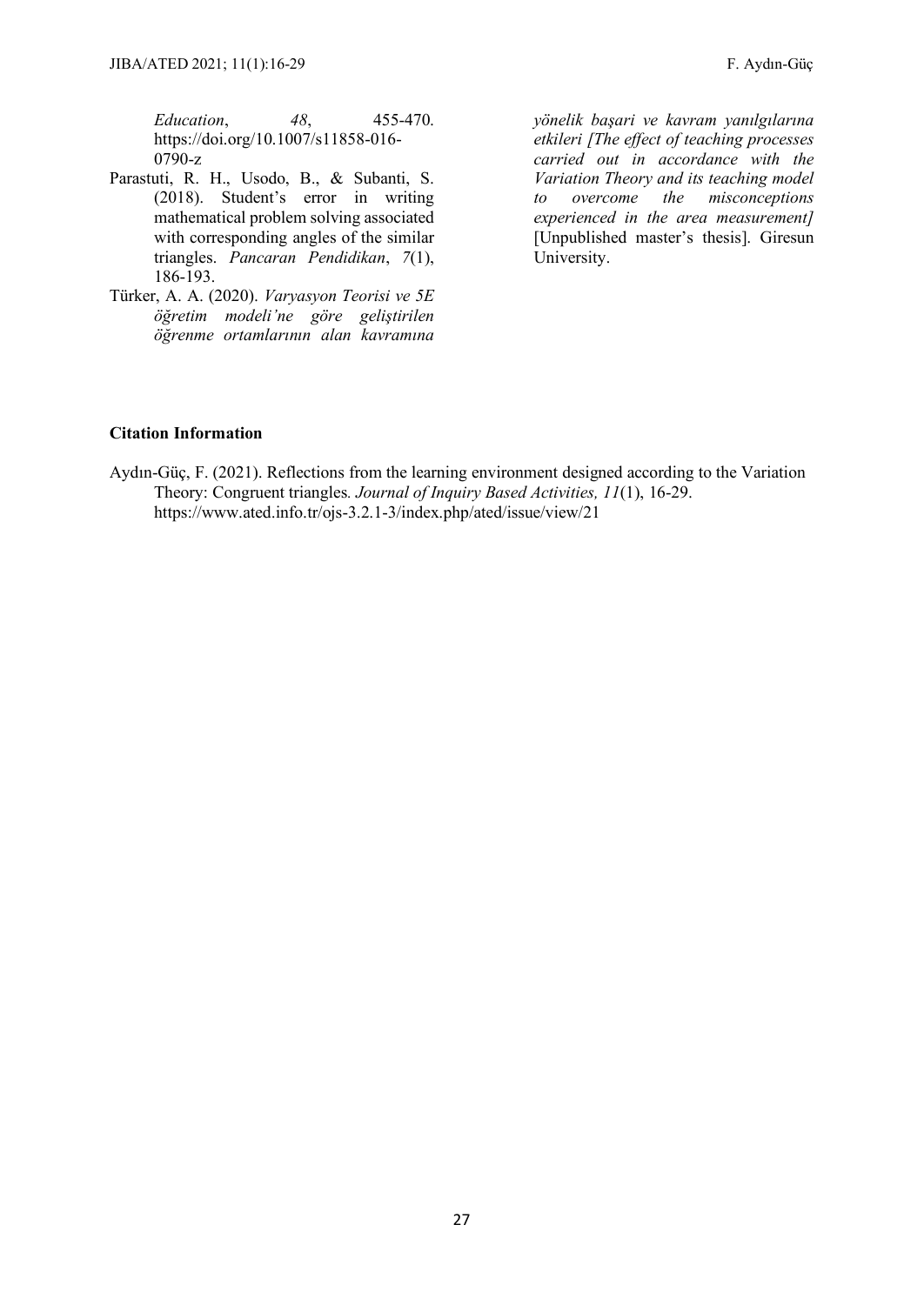## Appendix 1

## A Test to Measure Students' Knowledge of Congruence of Triangles

Dear Students,

There are three different questions below. For each question, examine the triangle in the first box. In the same row, mark the triangle(s) that could be congruent to this triangle. Write down why you think that it is a congruent triangle.

|                | $IACI = 3 br$<br>$IABI=6$ br<br>$IBCI = 5 br$          | R<br>n<br>$IACI = 3 br$<br>$IABI=6$ br<br>$IBCI = 5 br$ | Α<br>R<br>$IACI = 3 br$<br>$IABI=6$ br<br>$IBCI = 5$ br | Я<br>$IACI = 3 br$<br>$IABI=6$ br<br>$IBCI = 5$ br | в<br>$IACI = 3 br$<br>$IABI=6$ br<br>$IBCI=5$ br |
|----------------|--------------------------------------------------------|---------------------------------------------------------|---------------------------------------------------------|----------------------------------------------------|--------------------------------------------------|
|                | Explain your answer.<br>It is congruent because        |                                                         |                                                         |                                                    |                                                  |
|                | It is not congruent because                            |                                                         |                                                         |                                                    |                                                  |
| $\overline{2}$ | $\mathcal{S}$                                          | S.<br>Α                                                 | $S_{\mathcal{C}}$<br>≥ов                                | $\approx$                                          |                                                  |
|                | Explain your answer.                                   |                                                         |                                                         |                                                    |                                                  |
|                | It is congruent because<br>It is not congruent because |                                                         |                                                         |                                                    |                                                  |